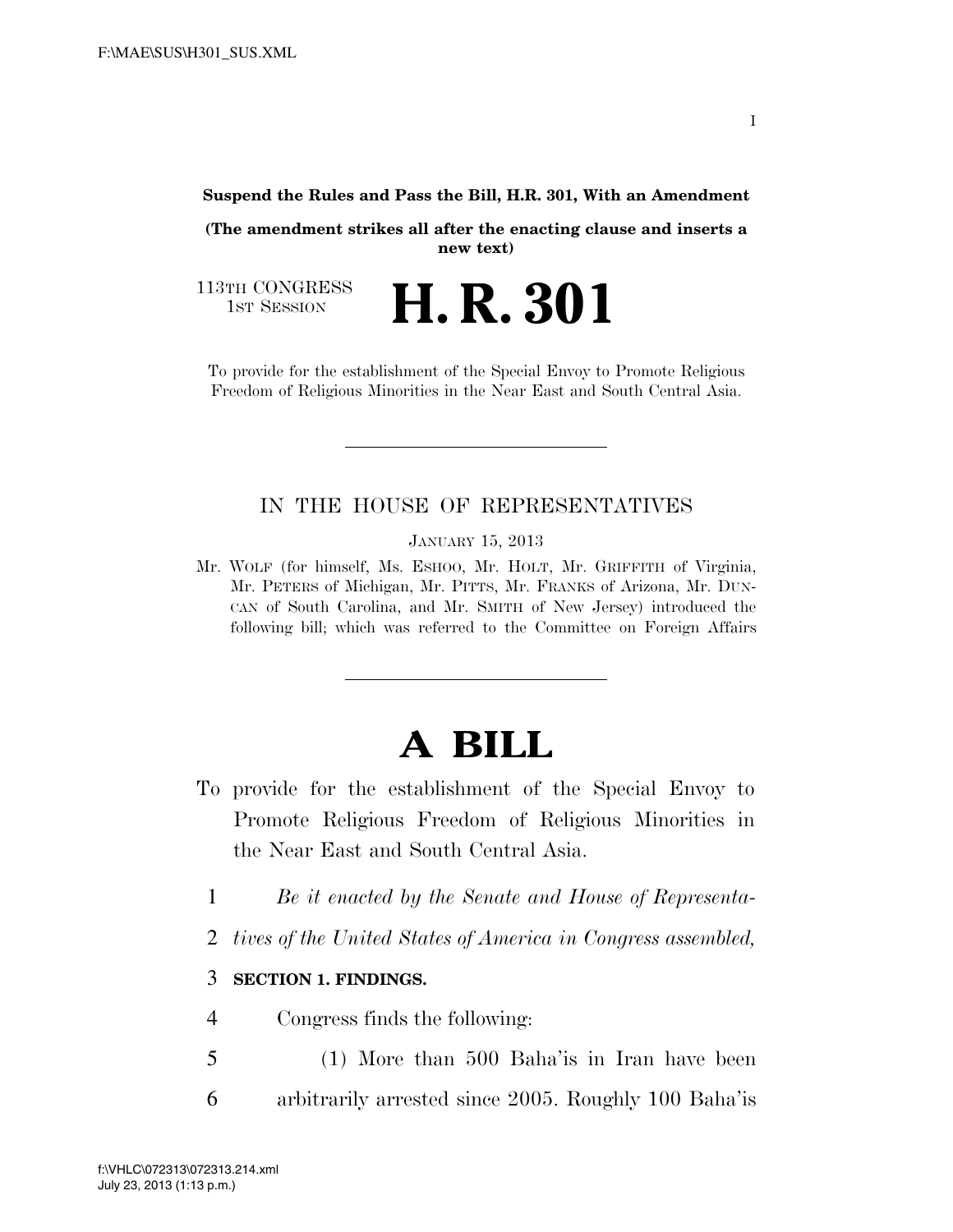are presently imprisoned because of their religious beliefs.

 (2) In May 2010, suspected terrorists attacked two mosques in Pakistan belonging to the Ahmad- diya minority Muslim sect, killing at least 80 people. Ahmadis consider themselves Muslim, but Pakistani law does not recognize them as such.

 (3) Said Musa, an Afghan Christian convert, was arrested in May 2010 on charges of apostasy, a crime which can carry the death sentence, and was released in February 2011 only after sustained international pressure.

 (4) On October 31, 2010, gunmen laid siege on Our Lady of Salvation Church in Baghdad, Iraq, killing at least 52 police and worshipers, including two priests, making it the worst massacre of Iraqi Christians since 2003.

 (5) Iraq's ancient and once vibrant Christian population that numbered an estimated 1,500,000 out of a total population in Iraq of 30,000,000 in 2003 has been reduced by at least one half, due in significant part to Christians fleeing the violence.

 (6) In November 2010, a Pakistani court sen-tenced Aasia Bibi, a Christian mother of five, to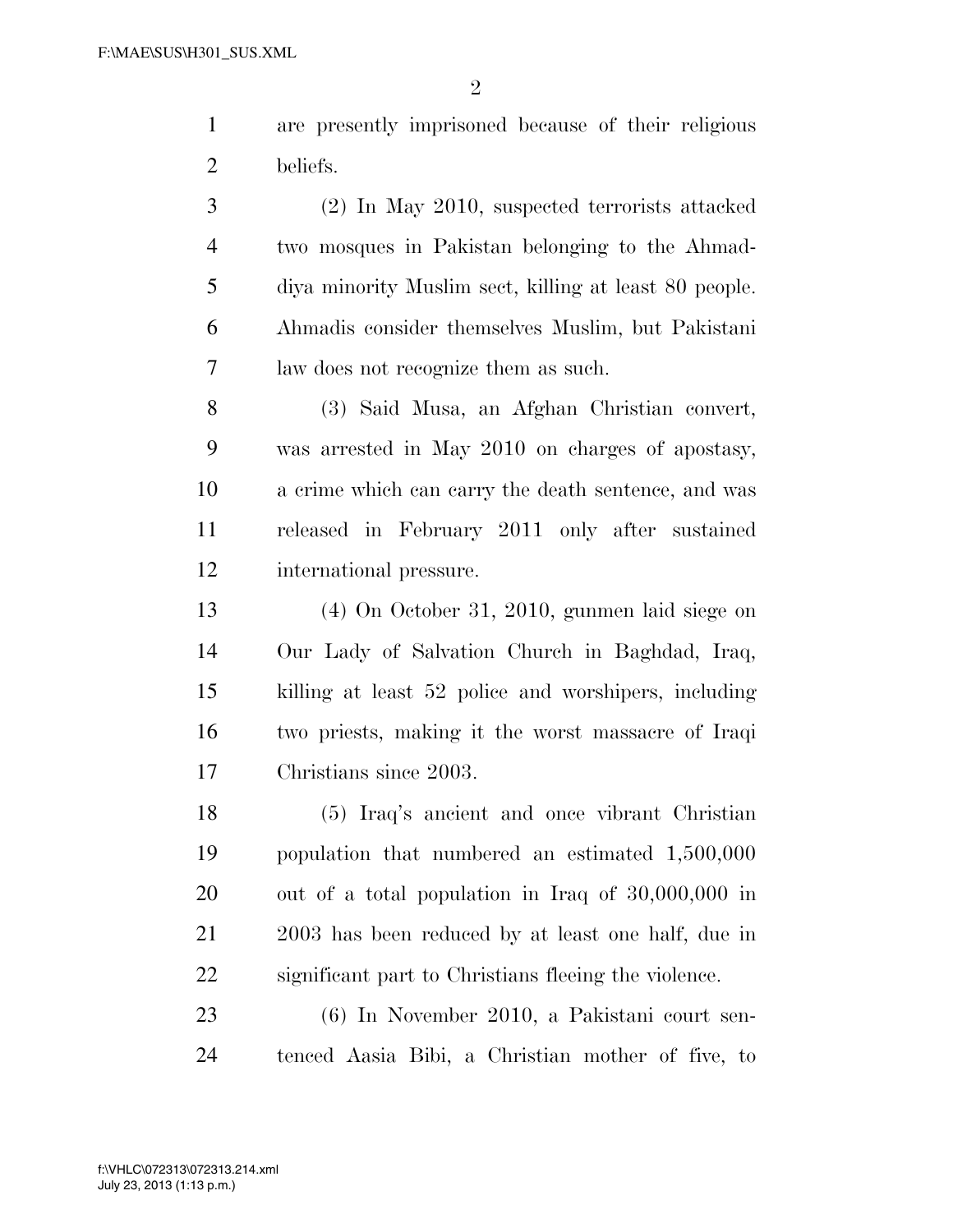- death under the country's blasphemy law for insult-ing the Prophet Muhammad.
- (7) Since early 2011, violent sectarian attacks targeting Coptic Orthodox Christians and their prop- erty increased significantly, resulting in nearly 100 deaths, mostly Coptic Christians, surpassing the death toll of the 10 previous years combined.

 (8) In Egypt, with the ascent of the Muslim Brotherhood, Coptic Christians, numbering 8 to 10 million, have been under increased threat and many are reported to have fled the country during former President Mohamed Morsi's rule.

 (9) On March 2, 2011, Pakistani Federal Mi- norities Minister Shahbaz Bhatti, the only Christian member of the Cabinet, who was outspoken in his opposition to Pakistan's blasphemy laws was assas-sinated by extremists.

 (10) The former Special Envoy to Monitor and Combat Anti-Semitism, Hannah Rosenthal, has noted that Holocaust glorification ''is especially viru- lent in Middle Eastern media, some of which is state-owned and operated, which calls for a new Hol-ocaust to finish the job''.

 (11) In the midst of a devastating civil war, Syrian Christians and other religious minorities,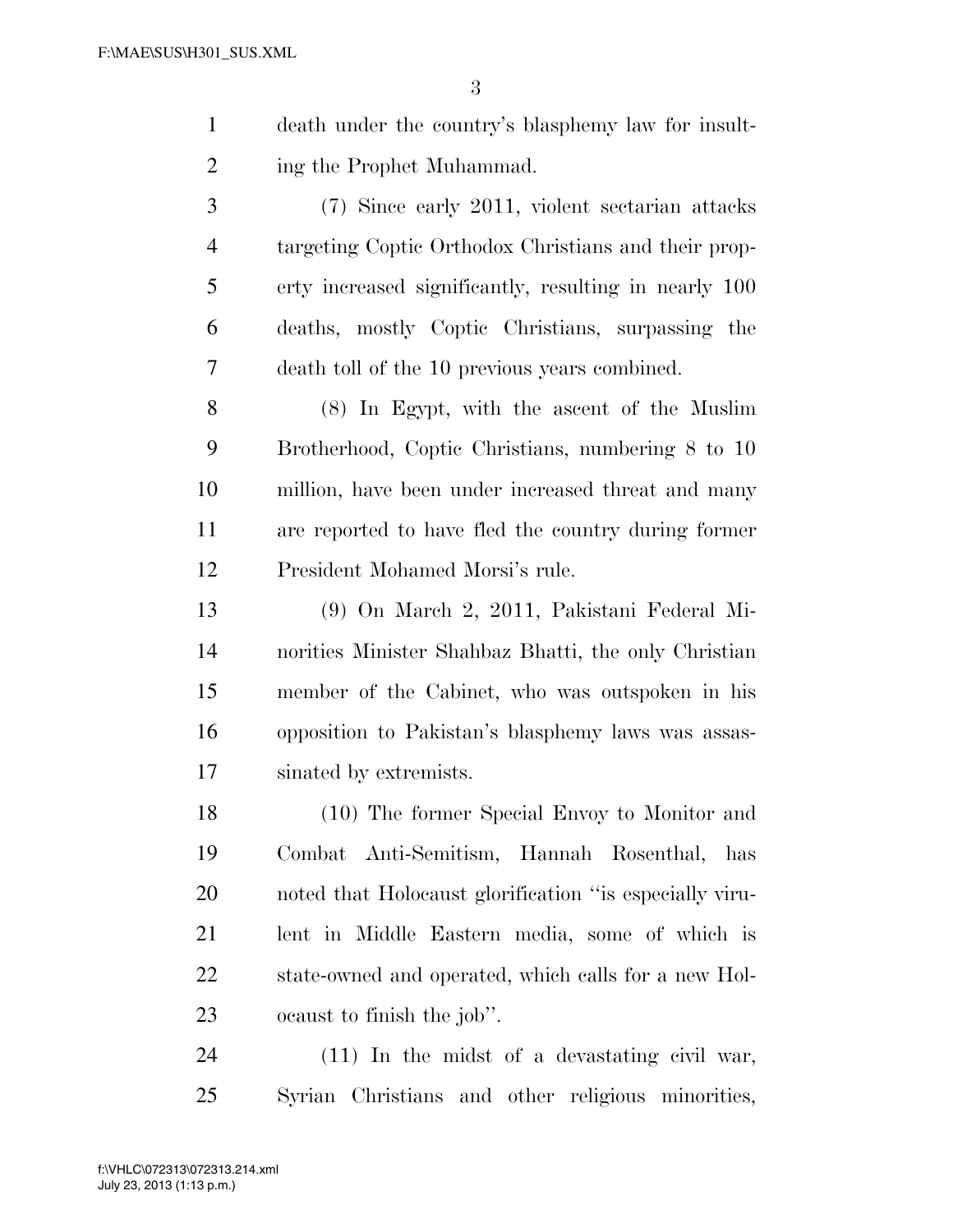which comprise roughly 10 percent of the popu- lation, are particularly vulnerable lacking their own militias and regional protectors.

 (12) Many of these ancient faith communities are being forced to flee the lands which they have inhabited for centuries.

 (13) The United States Commission on Inter- national Religious Freedom has recommended that Egypt, Tajikistan, Iran, Iraq, Pakistan, Saudi Ara- bia, Turkmenistan, and Uzbekistan be designated by the Department of State as Countries of Particular Concern in accordance with the International Reli-gious Freedom Act of 1998.

 (14) The situation on the ground in the region continues to develop rapidly and the United States Government needs an individual who can respond in kind and focus on the critical situation of religious minorities in these countries.

 (15) There are historical precedents, including the Special Envoy to Monitor and Combat Anti- Semitism, the Special Envoy for North Korea Human Rights Issues, and the South Sudan and Sudan Special Envoy, for the Department of State, either as a result of legislative mandate or initiative of the Secretary of State, to create positions with a

 $V_{\rm eff}$  ) and 0.000  $P_{\rm eff}$  is the  $2\pi$  -documental  $\lambda$  -documental  $\lambda$  simulation  $\lambda$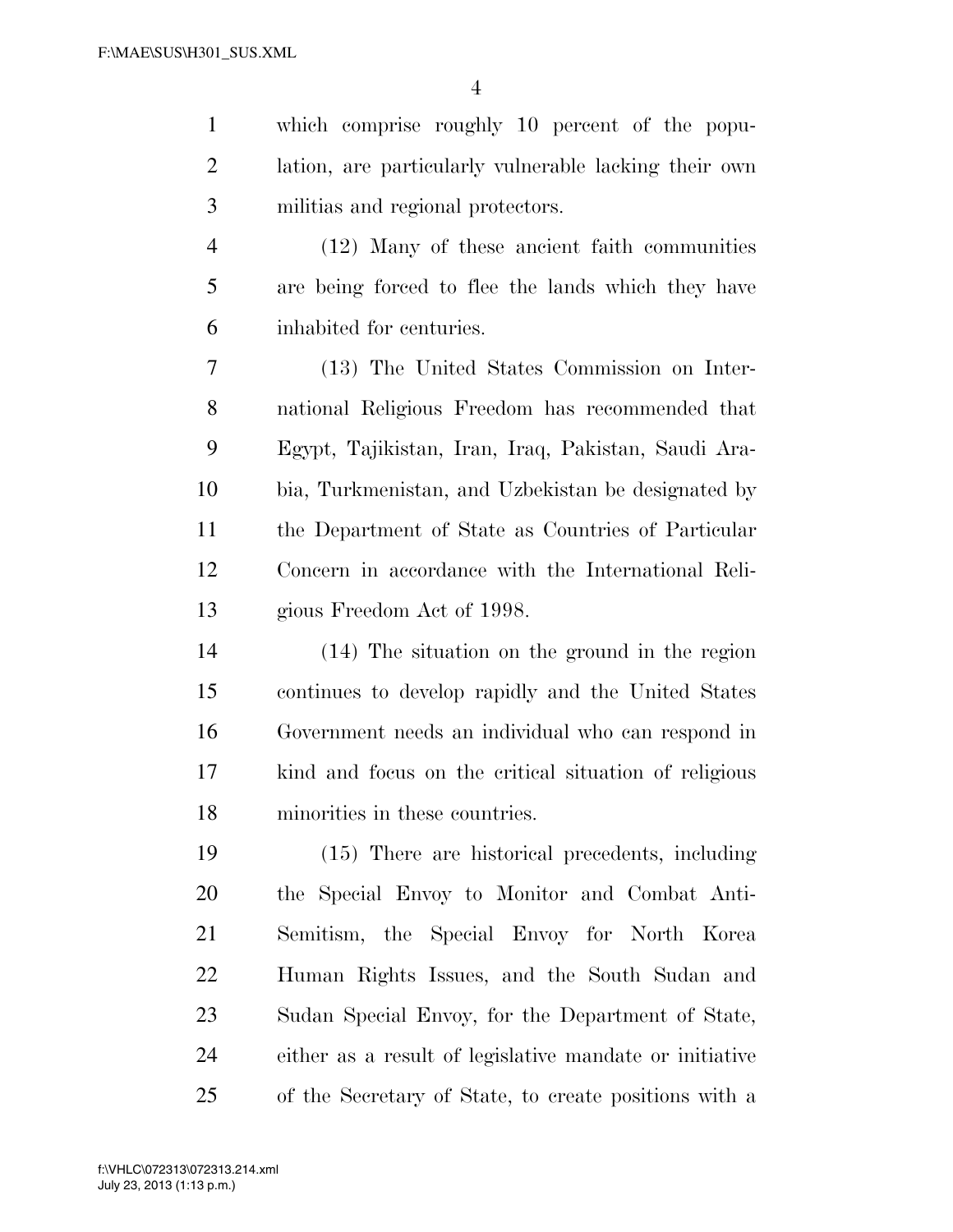targeted focus on an area or issue of recognized im-port.

## **SEC. 2. SPECIAL ENVOY TO PROMOTE RELIGIOUS FREE- DOM OF RELIGIOUS MINORITIES IN THE NEAR EAST AND SOUTH CENTRAL ASIA.**

 (a) APPOINTMENT.—The President shall appoint a Special Envoy to Promote Religious Freedom of Religious Minorities in the Near East and South Central Asia (in this Act referred to as the ''Special Envoy'') within the Department of State.

 (b) QUALIFICATIONS.—The Special Envoy should be a person of recognized distinction in the field of human rights and religious freedom and with expertise in the Near East and South Central Asia regions. The Special Envoy shall have the rank of ambassador and shall hold the office at the pleasure of the President.

 (c) PROHIBITION.—The person appointed as Special Envoy may not hold any other position of Federal employ- ment for the period of time during which the person holds the position of Special Envoy.

**SEC. 3. DUTIES.** 

 (a) IN GENERAL.—The Special Envoy shall carry out the following duties:

 (1) Promote the right of religious freedom of religious minorities in the countries of the Near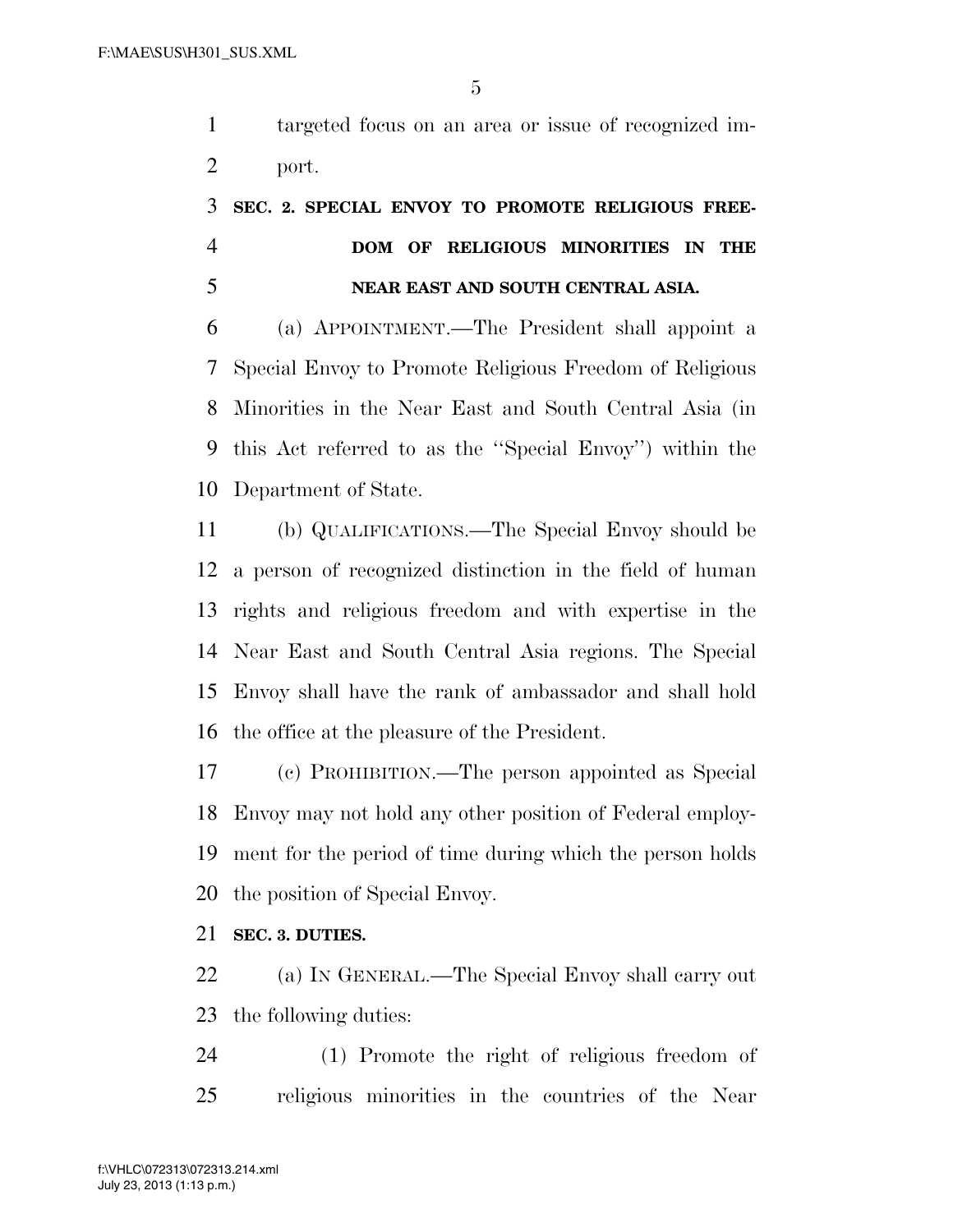East and the countries of South Central Asia, de- nounce the violation of such right, and recommend appropriate responses by the United States Govern-ment when such right is violated.

 (2) Monitor and combat acts of religious intol- erance and incitement targeted against religious mi- norities in the countries of the Near East and the countries of South Central Asia.

 (3) Work to ensure that the unique needs of re- ligious minority communities in the countries of the Near East and the countries of South Central Asia are addressed, including the economic and security needs of such communities to the extent that such needs are directly tied to religious-based discrimina-tion and persecution.

 (4) Work with foreign governments of the coun- tries of the Near East and the countries of South Central Asia to address laws that are inherently dis- criminatory toward religious minority communities in such countries.

 (5) Coordinate and assist in the preparation of that portion of the report required by sections 116(d) and 502B(b) of the Foreign Assistance Act of 1961 (22 U.S.C. 2151n(d) and 2304(b)) relating to the nature and extent of religious freedom of reli-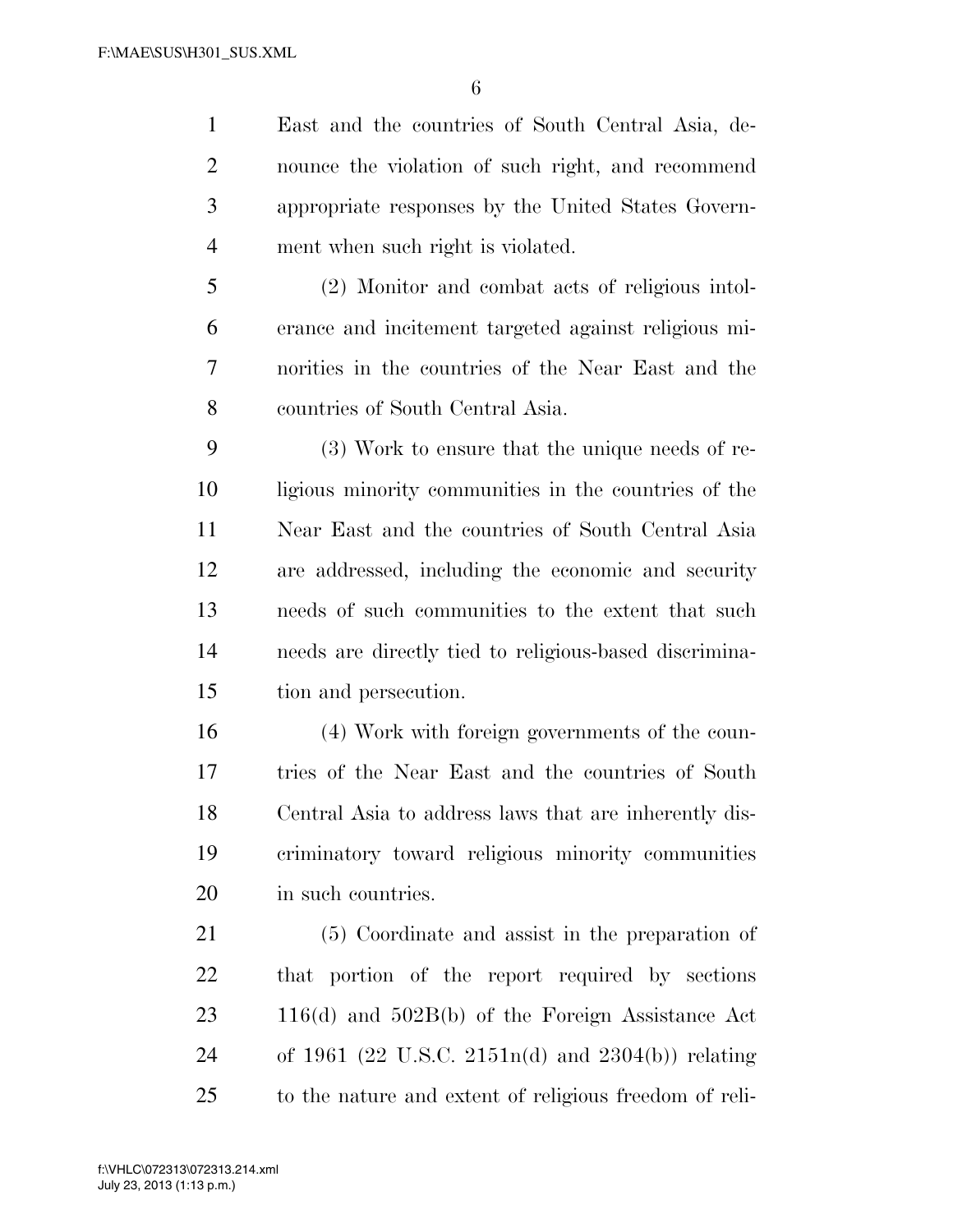gious minorities in the countries of the Near East and the countries of South Central Asia.

 (6) Coordinate and assist in the preparation of 4 that portion of the report required by section 102(b) of the International Religious Freedom Act of 1998 6 (22 U.S.C. 6412(b)) relating to the nature and ex- tent of religious freedom of religious minorities in the countries of the Near East and the countries of South Central Asia.

 (b) COORDINATION.—In carrying out the duties under subsection (a), the Special Envoy shall, to the max- imum extent practicable, coordinate with the Bureau of Population, Refugees and Migration of the Department of State, the Ambassador at Large for International Reli- gious Freedom, the United States Commission on Inter- national Religious Freedom, and other relevant Federal agencies and officials.

#### **SEC. 4. DIPLOMATIC REPRESENTATION.**

 Subject to the direction of the President and the Sec- retary of State, the Special Envoy is authorized to rep- resent the United States in matters and cases relevant to religious freedom in the countries of the Near East and the countries of South Central Asia in—

 (1) contacts with foreign governments, intergov-ernmental organizations, and specialized agencies of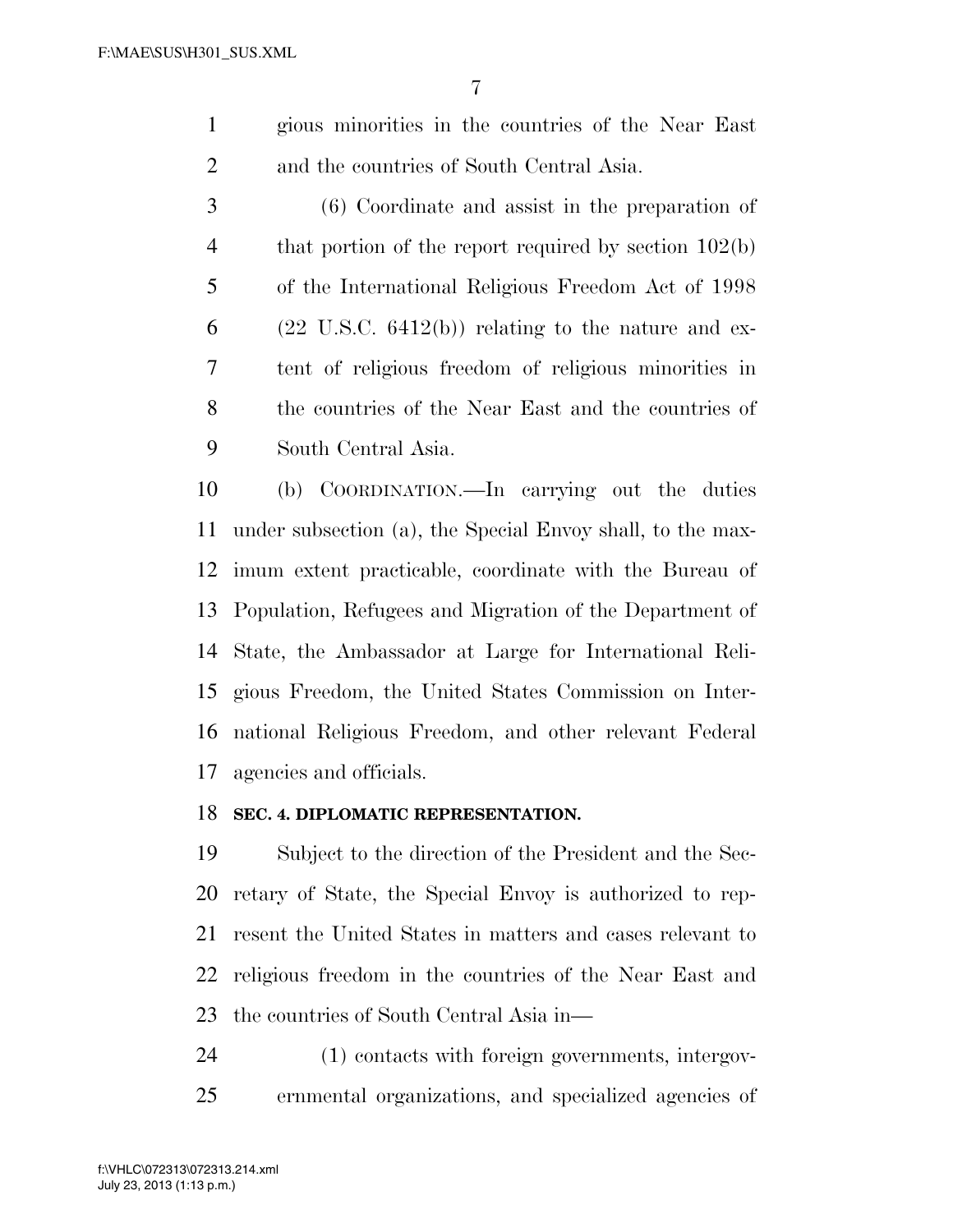the United Nations, the Organization of Security and Cooperation in Europe, and other international organizations of which the United States is a mem-ber; and

 (2) multilateral conferences and meetings rel- evant to religious freedom in the countries of the Near East and the countries of South Central Asia. **SEC. 5. PRIORITY COUNTRIES AND CONSULTATION.** 

 (a) PRIORITY COUNTRIES.—In carrying out this Act, the Special Envoy shall give priority to programs, projects, and activities for Egypt, Iran, Iraq, Afghanistan, and Pakistan.

 (b) CONSULTATION.—The Special Envoy shall con- sult with domestic and international nongovernmental or- ganizations and multilateral organizations and institu- tions, as the Special Envoy considers appropriate to fulfill the purposes of this Act.

#### **SEC. 6. FUNDING.**

 (a) IN GENERAL.—Of the amounts made available for ''Diplomatic and Consular Programs'' for fiscal years 2014 through 2018, \$1,000,000 is authorized to be appro- priated for each such fiscal year to carry out the provisions of this Act.

 (b) FUNDING OFFSET.—To offset the costs to be in-curred by the Department of State to carry out the provi